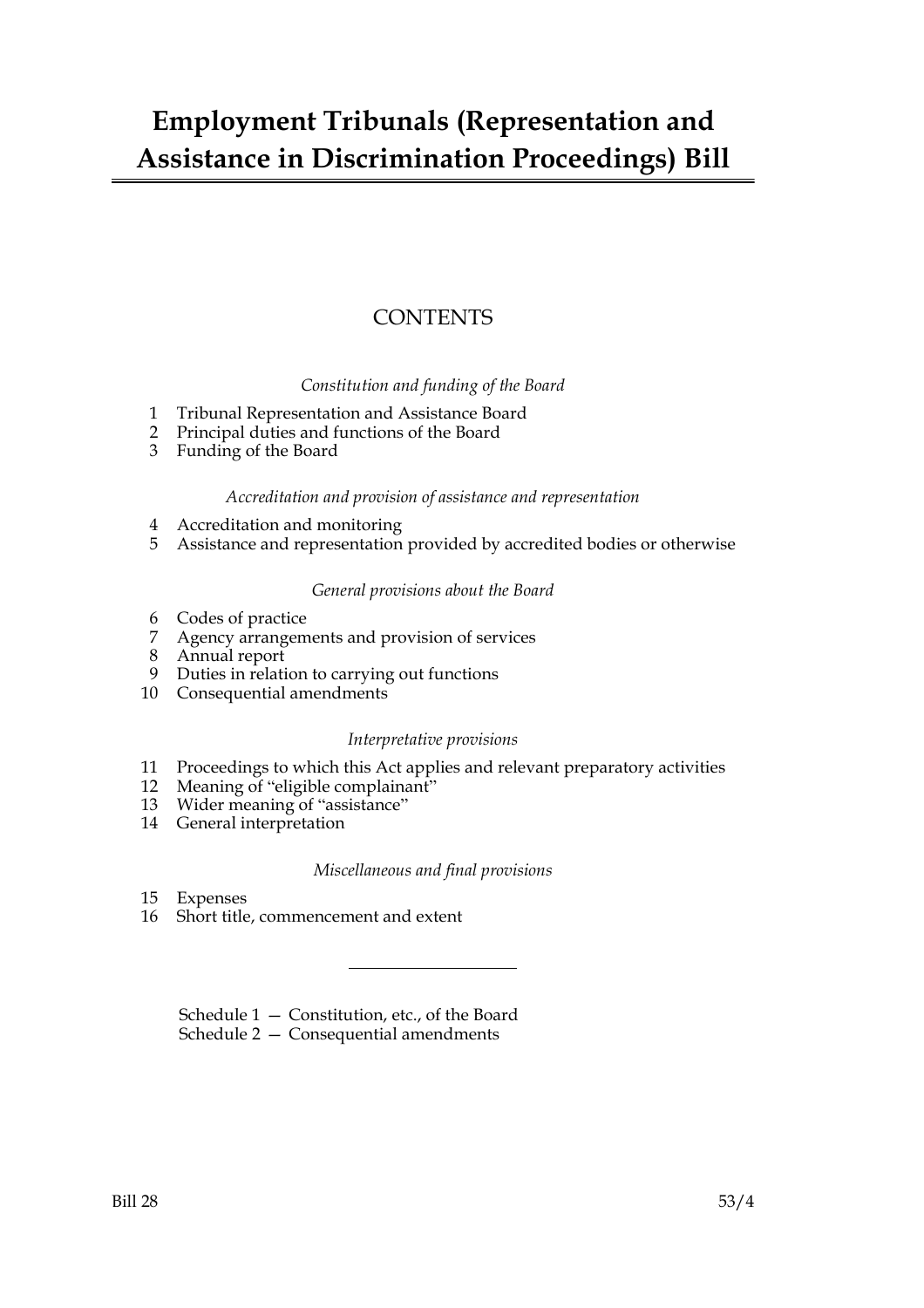# A **BILL**

TO

Make provision about representation of and assistance to complainants in discrimination proceedings before employment tribunals and the Employment Appeal Tribunal; to establish and confer functions upon the Tribunal Representation and Assistance Board; and for connected purposes.

E IT ENACTED by the Queen's most Excellent Majesty, by and with the advice and consent of the Lords Spiritual and Temporal, and Commons, in this present Parliament assembled, and by the authority of the same, as follows: - $\mathbf{B}_{\text{rel}}$ 

#### *Constitution and funding of the Board*

#### **1 Tribunal Representation and Assistance Board**

- (1) There shall be a body known as the Tribunal Representation and Assistance Board (referred to in this Act as "the Board").
- (2) Schedule 1 (which makes provision about the Board's constitution and related matters) has effect. *5*

#### **2 Principal duties and functions of the Board**

- (1) The principal duties of the Board shall be to  $-$ 
	- (a) to ensure that assistance and representation are available to all eligible complainants in—
		- (i) proceedings to which this Act applies, and
		- (ii) relevant activities preparatory to such proceedings,
		- so as to provide that there is equality of arms in those proceedings;
	- (b) to ensure that assistance and representation are available to eligible complainants wherever practicable from accredited bodies; and
	- (c) to ensure that assistance and representation are provided to eligible complainants at the lowest cost commensurate with the fulfilment of the objective set out in paragraph (a).
- (2) The Board shall have the functions of  $-$

*10*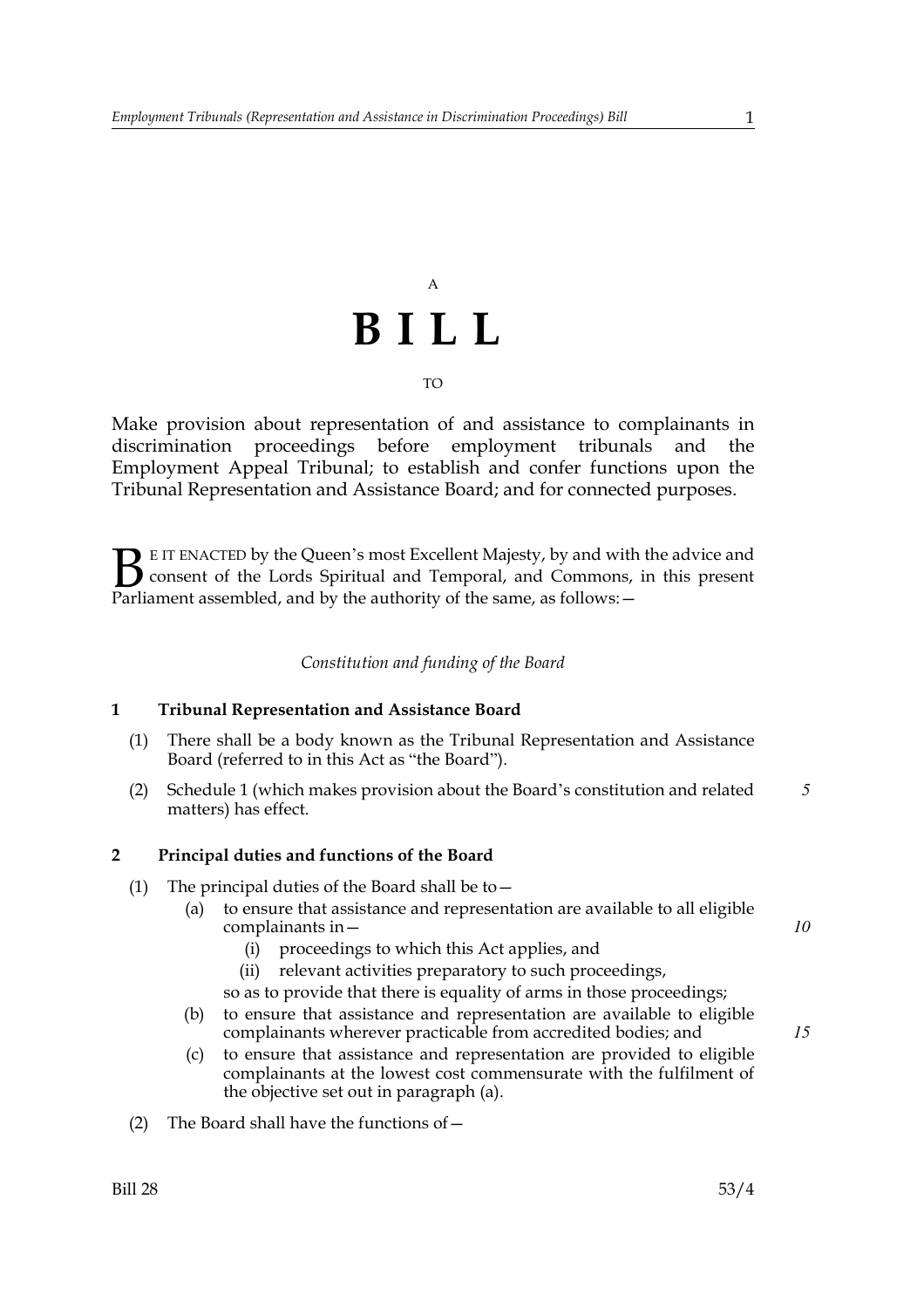- (a) accrediting bodies and monitoring the provision of assistance and representation by accredited bodies or otherwise in accordance with the provisions of section 4;
- (b) securing the provision of assistance and representation in designated areas by accredited bodies or otherwise in accordance with the provisions of section 5;
- (c) issuing and revising codes of practice on the operation of this Act in accordance with the provisions of section 6; and
- (d) promoting awareness of the provisions of this Act amongst persons likely to be affected by them.
- (3) The Board may, for any purpose connected with the performance of its functions—
	- (a) make proposals or give other advice to any Minister of the Crown as to any aspect of the law or a proposed change to the law,
	- (b) make proposals or give advice to any public authority as to the practical application of any law, *15*
	- (c) undertake, or arrange for or support (whether financially or otherwise), the carrying out of research or the provision of advice or information.
- (4) Nothing in subsection (3) is to be regarded as limiting the Board's powers.
- (5) The Board may make charges for facilities or services made available by it for any purpose. *20*
- (6) In this section—

"assistance" has its wider meaning;

- "the law" includes Community law and the international obligations of the United Kingdom;
- "public authority" has the same meaning as in section 6 of the Human Rights Act 1998 (c. 42) (acts of public authorities).

#### **3 Funding of the Board**

- (1) At least three months before the beginning of each relevant financial year, the Board shall prepare and send to the Lord Chancellor an estimate of its funding needs for that financial year. *30*
- (2) An estimate prepared under subsection (1) shall specify the needs in relation to each of the functions of the Board set out in section 2(2) and the overall funding needs of the Board.
- (3) *It shall be the duty of the Lord Chancellor to secure that there is paid to the Board out of money provided by Parliament in respect of each financial year an amount that is equal to or greater than the total funding needs of the Board contained in the estimate relating to that financial year prepared under subsection (1). 35*
- (4) *In pursuance of his duty under subsection (3), the Lord Chancellor may direct—*
	- (a) *the Secretary of State,*
	- (b) *the Commission for Racial Equality,*
	- (c) *the Disability Rights Commission,*
	- (d) *the Equal Opportunities Commission,*

*to pay to the Board such amounts as may be specified in the direction.*

*40*

*25*

*5*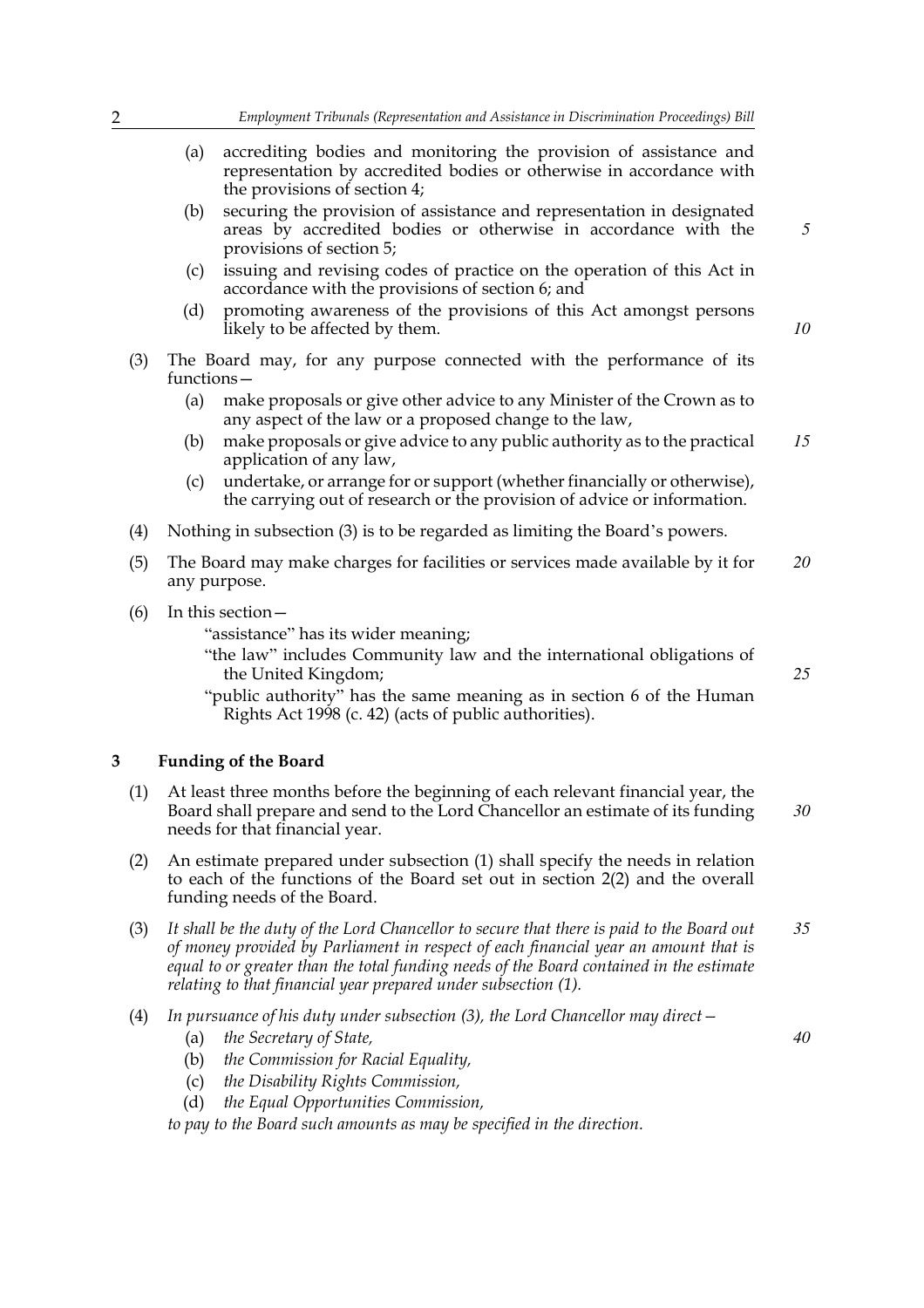(5) In this section, "relevant financial year" means each financial year referred to in paragraph 15(7)(b) of Schedule 1.

#### *Accreditation and provision of assistance and representation*

#### **4 Accreditation and monitoring**

- (1) The Board shall accredit bodies that may tender for the provision of assistance and representation in a designated area under section 5. *5*
- (2) The system of accreditation shall include provision for the monitoring of the services provided by accredited bodies or otherwise and for the withdrawal of accreditation from any bodies providing services of an unsatisfactory quality.
- (3) The Board shall set and monitor standards in relation to the provision of assistance and representation by an accredited body or otherwise under section 5. *10*
- (4) Standards under subsection (3) shall in particular to be set so as to secure that accredited bodies do not obtain or seek to obtain a profit from the provision of assistance and representation under section 5.

#### **5 Assistance and representation provided by accredited bodies or otherwise**

- (1) The Board shall invite tenders for the provision in each designated area by an accredited body of assistance and representation to all eligible complainants  $in -$ 
	- (a) proceedings to which this Act applies, and
	- (b) relevant activities preparatory to such proceedings.
- (2) Invitations to tender under subsection (1) shall—
	- (a) be published in such form as the Board considers appropriate,
	- (b) specify the period for which the functions specified in subsection (1) are to be provided in a designated area,
	- (c) require accredited bodies to provide such other information as the Board considers necessary for the purpose of enabling it to come to a decision under subsection (3).
- (3) The Board shall (subject to subsection (5)(b)) select an accredited body to carry out the functions specified in subsection (1) in a designated area from amongst those who have responded to the invitation to tender.
- (4) Where an accredited body has been selected under subsection (3), the Board shall—
	- (a) make such arrangements as it considers appropriate for the purpose of enabling the accredited body to carry out the functions specified in subsection (1) in the designated area, *35*
	- (b) *in particular, make arrangements for the payment to the accredited body of such amounts as are reasonably incurred by that accredited body in carrying out those functions,* and
	- (c) monitor the performance of those functions by the accredited body in accordance with section 4. *40*

*20*

*15*

*25*

*30*

(5) Where—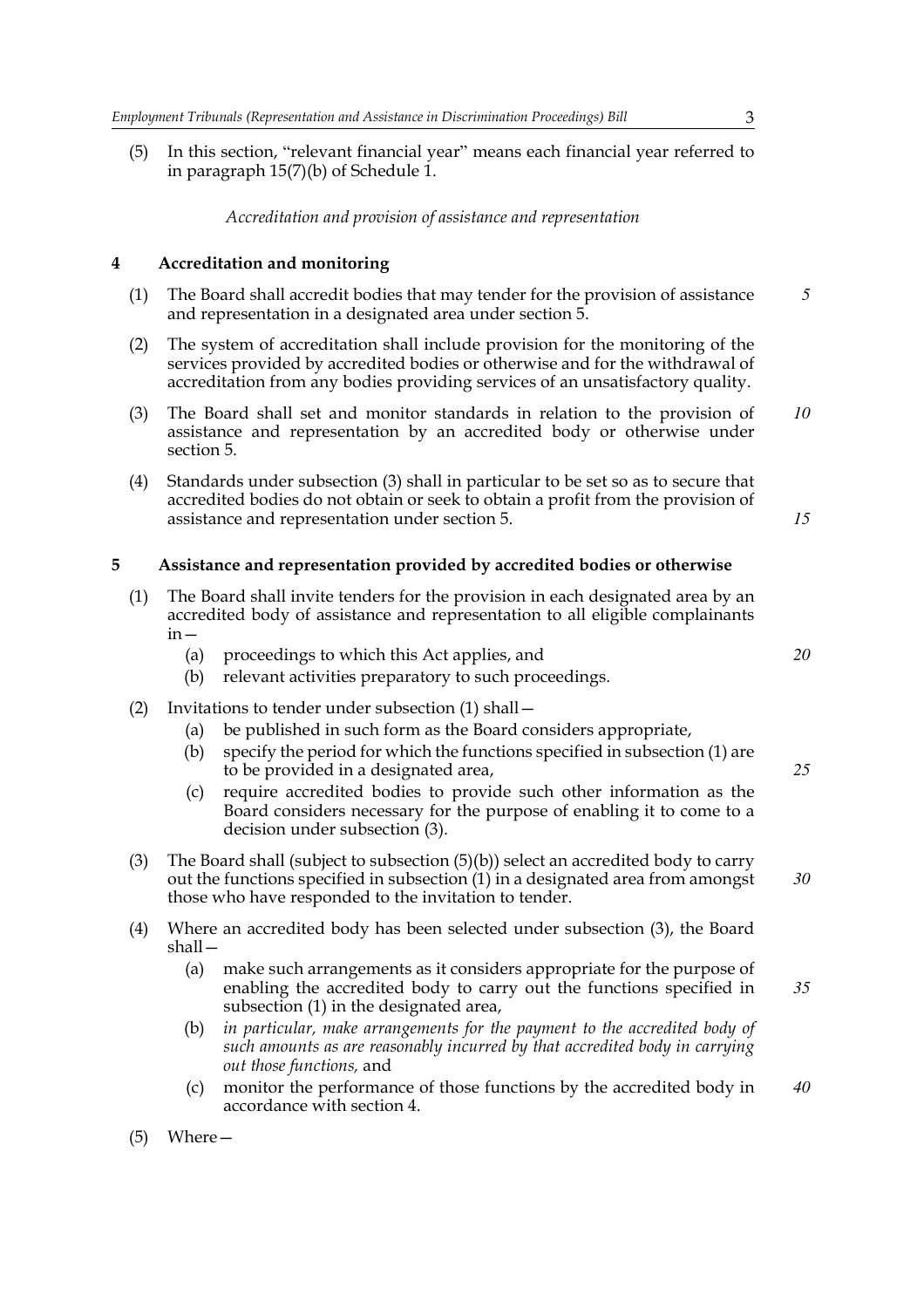- (a) no responses by accredited bodies to an invitation to tender are received in respect of a designated area, or
- (b) the Board is not satisfied that it is appropriate to select any of the accredited bodies that have responded to carry out the functions specified in subsection (1) in a designated area,

the Board shall secure the performance of the functions specified in subsection (1) in that designated area otherwise than by an accredited body, having regard to its principal duties under section 2(1).

- (6) For the purposes of subsection  $(5)$ , the Board may  $-$ 
	- (a) make such arrangements as it considers appropriate for the purpose of enabling bodies or persons to carry out the functions specified in subsection (1) in the designated area, *10*
	- (b) *in particular, make arrangements for the payment to bodies or persons of such amounts as are reasonably incurred by bodies or persons in carrying out those functions,* and
	- (c) monitor the performance of those functions by bodies or persons in accordance with section 4.
- (7) Where the Board is satisfied that the performance of functions by an accredited body or another body or person is unsatisfactory, the Board may terminate any arrangement under subsection (4) or (6).
- (8) The Board shall designated areas for the purposes of this section (to be known as "designated areas"), having regard to the desirability of ensuring that, wherever practicable, the areas so designated are the areas for the time being designated for the purpose of determining the jurisdiction of tribunals.

*General provisions about the Board*

#### **6 Codes of practice**

- (1) The Board shall prepare and issue codes of practice for the purpose of giving practical guidance to accredited bodies and other bodies and persons carrying out functions under this Act.
- (2) The Board shall deal in particular under subsection (1) with the determination of whether or not a person is an eligible complainant. *30*
- (3) The Board shall—
	- (a) keep any code of practice under this section under review, and
	- (b) prepare a revised code of practice when appropriate.
- (4) Before preparing a code of practice under this section, the Board shall consult— *35*
	- (a) the Commission for Racial Equality,
	- (b) the Disability Rights Commission,
	- (c) the Equal Opportunities Commission,
	- (d) the Lord Chancellor, and
	- (e) such other bodies and persons as appear to the Board to be appropriate.
- (5) The Board shall publish a code of practice issued under this section in such a way as, in its opinion, is likely to bring the code of practice to the attention of those interested.

*5*

*15*

*20*

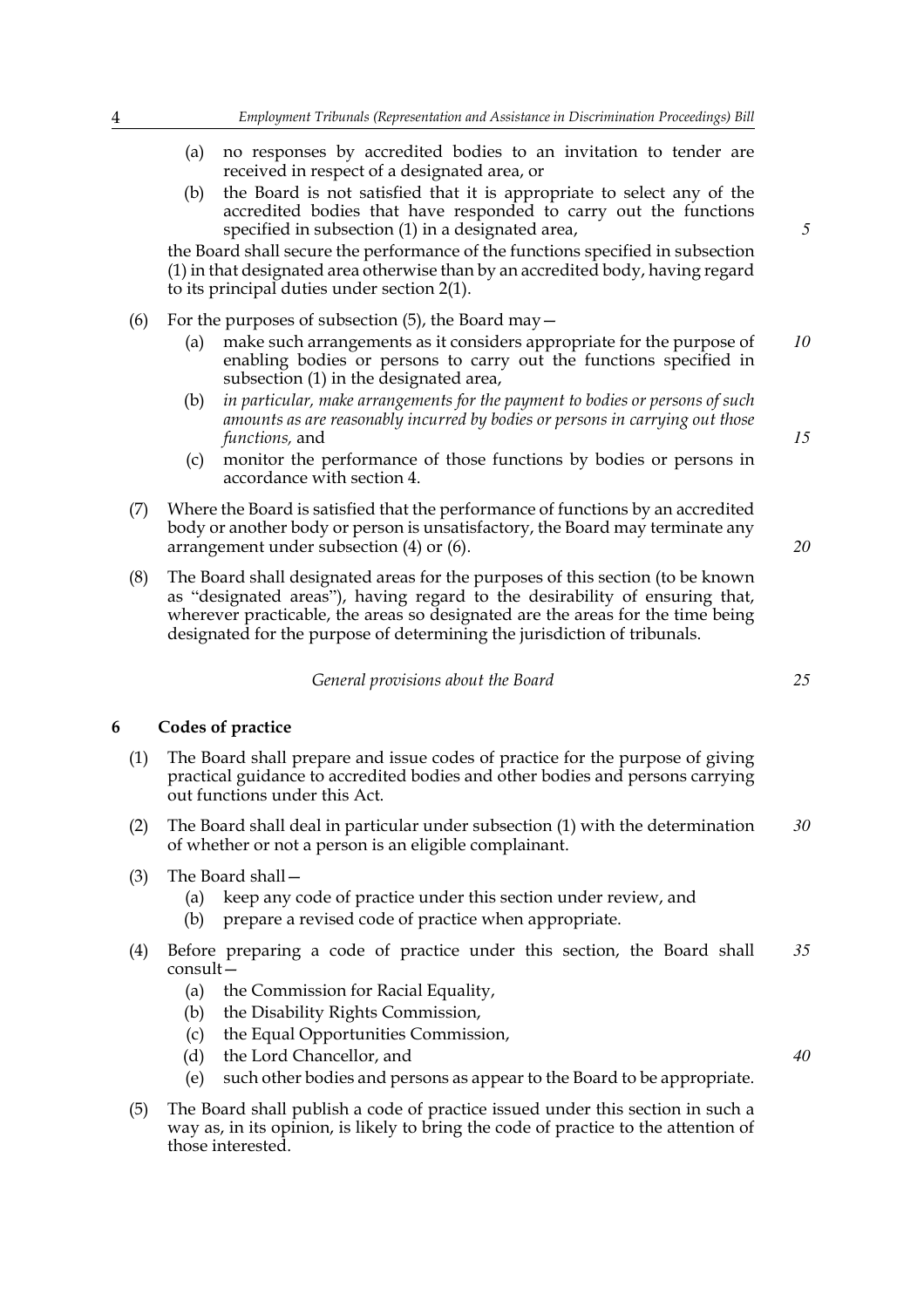| 7   | Agency arrangements and provision of services                                                                                                             |
|-----|-----------------------------------------------------------------------------------------------------------------------------------------------------------|
| (1) | Arrangements may be made between the Authority and the bodies specified in<br>subsection $(2)$ for $-$                                                    |
|     | any functions of the Board to be carried out by, or by members of staff<br>(a)<br>of, one of those bodies, or                                             |
|     | the provision by one of those bodies of administrative, professional or<br>(b)<br>technical services to the Board.                                        |
| (2) | Those bodies are -                                                                                                                                        |
|     | the Commission for Racial Equality,<br>(a)                                                                                                                |
|     | the Disability Rights Commission, and<br>(b)                                                                                                              |
|     | the Equal Opportunities Commission.<br>(c)                                                                                                                |
| (3) | Arrangements under subsection $(1)(a)$ shall not affect responsibility for the<br>carrying out of the Board's functions.                                  |
| 8   | <b>Annual report</b>                                                                                                                                      |
| (1) | As soon as practicable after the end of each financial year, the Board shall<br>prepare a report in respect of its activities during that financial year. |
| (2) | The Authority shall send each report under this section to $-$<br>the Lord Chancellor, and<br>(a)                                                         |
|     | the Secretary of State,<br>(b)                                                                                                                            |
|     | as soon as practicable after the end of the period to which the report relates.                                                                           |
| (3) | The Lord Chancellor shall lay a copy of each report received by him under this<br>section before each House of Parliament.                                |
| (4) | In this section, "financial year" has the meaning given by paragraph 15(7) of<br>Schedule 1.                                                              |
| 9   | Duties in relation to carrying out functions                                                                                                              |
| (1) | The Board shall carry out its functions effectively, efficiently and economically.                                                                        |
|     |                                                                                                                                                           |

(2) In carrying out its functions, the Board must, so far as relevant, have regard to the principles of best regulatory practice (including the principles under which regulatory activities should be transparent, accountable, proportionate, consistent and targeted only at cases in which action is needed).

#### **10 Consequential amendments**

Schedule 2 (which makes consequential amendments of other Acts) has effect.

#### *Interpretative provisions*

#### **11 Proceedings to which this Act applies and relevant preparatory activities**

- (1) This Act applies to proceedings—
	- (a) before a tribunal in respect of a complaint under—
		- (i) section 2 of the 1970 Act (disputes as to, and enforcement of, requirement for equal treatment),

*30*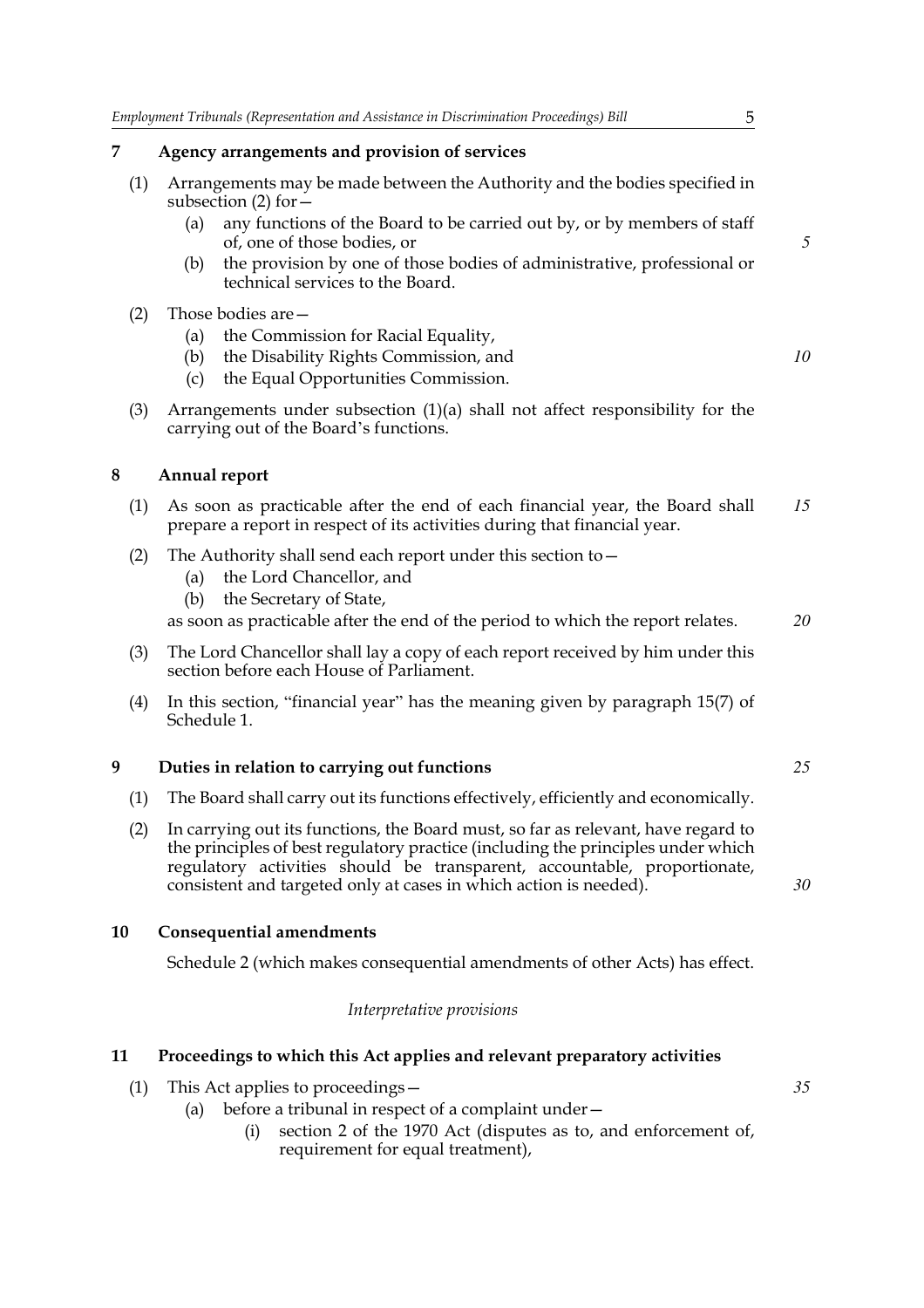- (ii) section 63 of the 1975 Act (jurisdiction of employment tribunals),
- (iii) section 54 of the 1976 Act (jurisdiction of employment tribunals),
- (iv) section 17A of the 1995 Act (enforcement, remedies and procedure), *5*
- (v) Regulation 28 of the Religion or Belief Regulations (jurisdiction of employment tribunals), and
- (vi) Regulation 28 of the Sexual Orientation Regulations (jurisdiction of employment tribunals); and
- (b) on an appeal to the Appeal Tribunal arising from any decision of, or arising in any proceedings before, a tribunal in respect of a matter referred to in paragraph (a).
- (2) For the purposes of subsection (1)(a), "proceedings" before a tribunal includes proceedings under a conciliation procedure prescribed under regulations made under section 19 of the 1996 Act (conciliation procedure).
- (3) In this Act, "relevant activities preparatory to proceedings to which this Act applies" means—
	- (a) reaching a decision on whether to institute proceedings to which this Act applies, and
	- (b) considering actions as an alternative to the institution of such proceedings.

#### **12 Meaning of "eligible complainant"**

- (1) In this Act, "eligible complainant" means a person who meets each of the conditions specified in subsections (2) to (5).
- (2) The condition specified in this subsection is that the person is  $-$ 
	- (a) undertaking relevant activities preparatory to proceedings to which this Act applies in which he would be the complainant,
	- (b) making a complaint under one of the provisions specified in section  $11(1)(a)(i)$  to  $(vi)$ , or
	- (c) instituting or pursuing proceedings on an appeal to the Appeal Tribunal arising from any decision of, or arising in any proceedings before, a tribunal in respect of a matter referred to in paragraph (b).
- (3) The condition specified in this subsection is that the person is not—
	- (a) making a complaint under one of the provisions specified in section  $11(1)(a)(i)$  to (iv), and *35*
	- (b) receiving assistance under a provision specified in subsection (6).
- (4) The condition specified in this subsection is that the person is not receiving assistance from a trade union in making his complaint or instituting proceedings.
- (5) The condition specified in this subsection is that the person has requested representation or assistance or both.
- (6) The provisions specified in this subsection are—
	- (a) section 75 of the 1975 Act (assistance by Equal Opportunities Commission),

*20*

*10*

*15*

*25*

*30*

*40*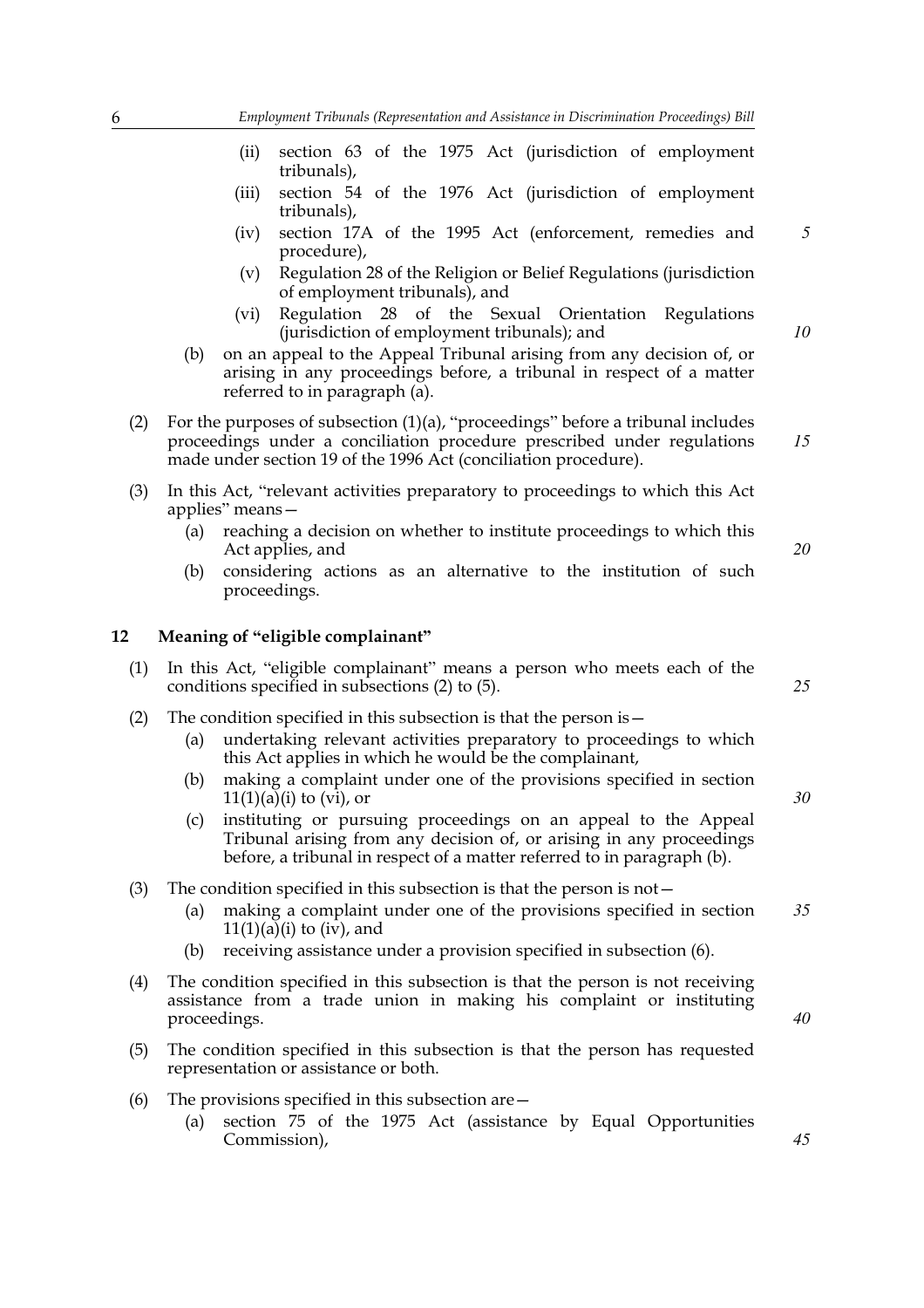- (b) section 66 of the 1976 Act (assistance by Commission for Racial Equality), or
- (c) section 7 of the 1999 Act (assistance in relation to proceedings by Disability Rights Commission).

#### **13 Wider meaning of "assistance"**

For the purposes of this Act, the wider meaning of "assistance" may include—

- (a) giving advice;
- (b) procuring or attempting to procure the settlement of any matter in dispute;
- (c) arranging for the giving of advice or assistance by a solicitor, counsel or advocate; *10*
- (d) arranging for representation by any person, including all such assistance as is usually given by a solicitor, counsel or advocate in the steps preliminary or incidental to any proceedings, or in arriving at or giving effect to a compromise to avoid or bring to an end any proceedings; *15*
- (e) any other form of assistance which the body giving the assistance may consider appropriate; and
- (f) *the payment of—*
	- (i) *any deposit that may be required by a tribunal under regulations under section 9(2)(a) of the 1996 Act (pre-hearing reviews and preliminary matters), 20*
	- (ii) *any costs or expenses that fall to be made under regulations under section 13 of that Act (costs and expenses: tribunal),*
	- (iii) *any costs or expenses that fall to be made under section 34 of that Act (costs and expenses: Appeal Tribunal), 25*
	- (iv) *the reasonable costs of an eligible complainant in complying with any order of a tribunal issued under rule 28 of Schedule 1 to the Employment Tribunal Regulations other than a costs or expenses order, or*
	- (v) *the reasonable travel expenses of an eligible complainant for attendance at proceedings of a tribunal or of the Appeal Tribunal in respect of his complaint.*

#### **14 General interpretation**

by section 13;

| In this $Act-$                                                                                           | 35 |
|----------------------------------------------------------------------------------------------------------|----|
| "the 1970 Act" means the Equal Pay Act 1970 (c. 41);                                                     |    |
| "the 1975 Act" means the Sex Discrimination Act 1975 (c. 65);                                            |    |
| "the 1976 Act" means the Race Relations Act 1976 (c. 74);                                                |    |
| "the 1995 Act" means the Disability Discrimination Act 1995 (c. 50);                                     |    |
| "the 1996 Act" means the Employment Tribunals Act 1996 (c. 17);                                          | 40 |
| "the 1999 Act" means the Disability Rights Commission Act 1999 (c. 17);                                  |    |
| "accredited bodies" means bodies accredited in accordance with the<br>provisions of section 4;           |    |
| "the Appeal Tribunal" means the Employment Appeal Tribunal provided<br>for under Part 2 of the 1996 Act; | 45 |
| "assistance", when used with its wider meaning, has the meaning given                                    |    |

*5*

*35*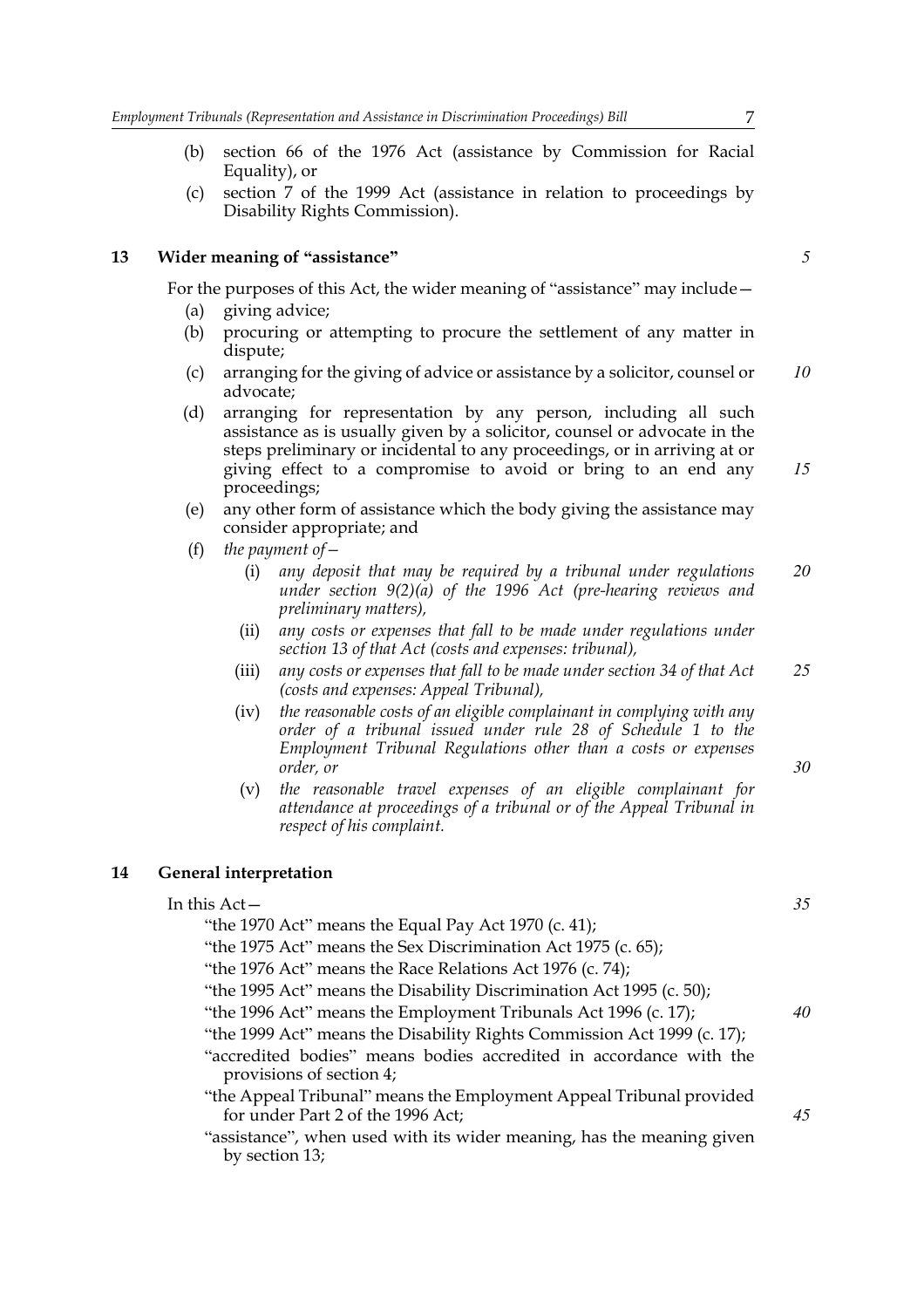- "the Board" means the Tribunal Representation and Assistance Board established under section 1;
- "the Commission for Racial Equality" has the meaning given by Part 7 of the 1976 Act;
- "designated areas" means areas designated in accordance with the provisions of section 5(8); *5*
- "the Disability Rights Commission" has the meaning given by the 1999 Act;
- "eligible complainant" has the meaning given by section 12;
- "the Employment Tribunal Regulations" means the Employment Tribunals (Constitution and Rules of Procedure) Regulations 2004 (S.I. 2004/1861); *10*
- "the Equal Opportunities Commission" has the meaning given by Part 6 of the 1975 Act;
- "proceedings to which this Act applies" has the meaning given by section  $11(1);$ *15*
- "relevant activities preparatory to proceedings to which this Act applies" has the meaning given by section 11(3);
- "the Religion or Belief Regulations" means the Employment Equality (Religion or Belief) Regulations 2003 (S.I. 2003/1660);
- "the Sexual Orientation Regulations" means the Employment Equality (Sexual Orientation) Regulations 2003 (S.I. 2003/1661);
- "tribunal" means an employment tribunal established under regulations under section 1(1) of the 1996 Act (employment tribunals).

*Miscellaneous and final provisions*

#### **15 Expenses**

*There shall be paid out of money provided by Parliament—*

- (a) *any expenditure incurred by a Minister of the Crown in consequence of this Act, and*
- (b) *any increase attributable to this Act in the sums payable out of money so provided under any other Act. 30*

#### **16 Short title, commencement and extent**

- (1) This Act may be cited as the Employment Tribunals (Representation and Assistance in Discrimination Proceedings) Act 2005.
- (2) This Act shall come into force at the end of a period of two months beginning with the day on which this Act is passed. *35*
- (3) Subject to the provisions of subsection (4), this Act does not extend to Northern Ireland.
- (4) Any amendment made by Schedule 2 has the same extent as the enactment to which it relates.

*20*

*25*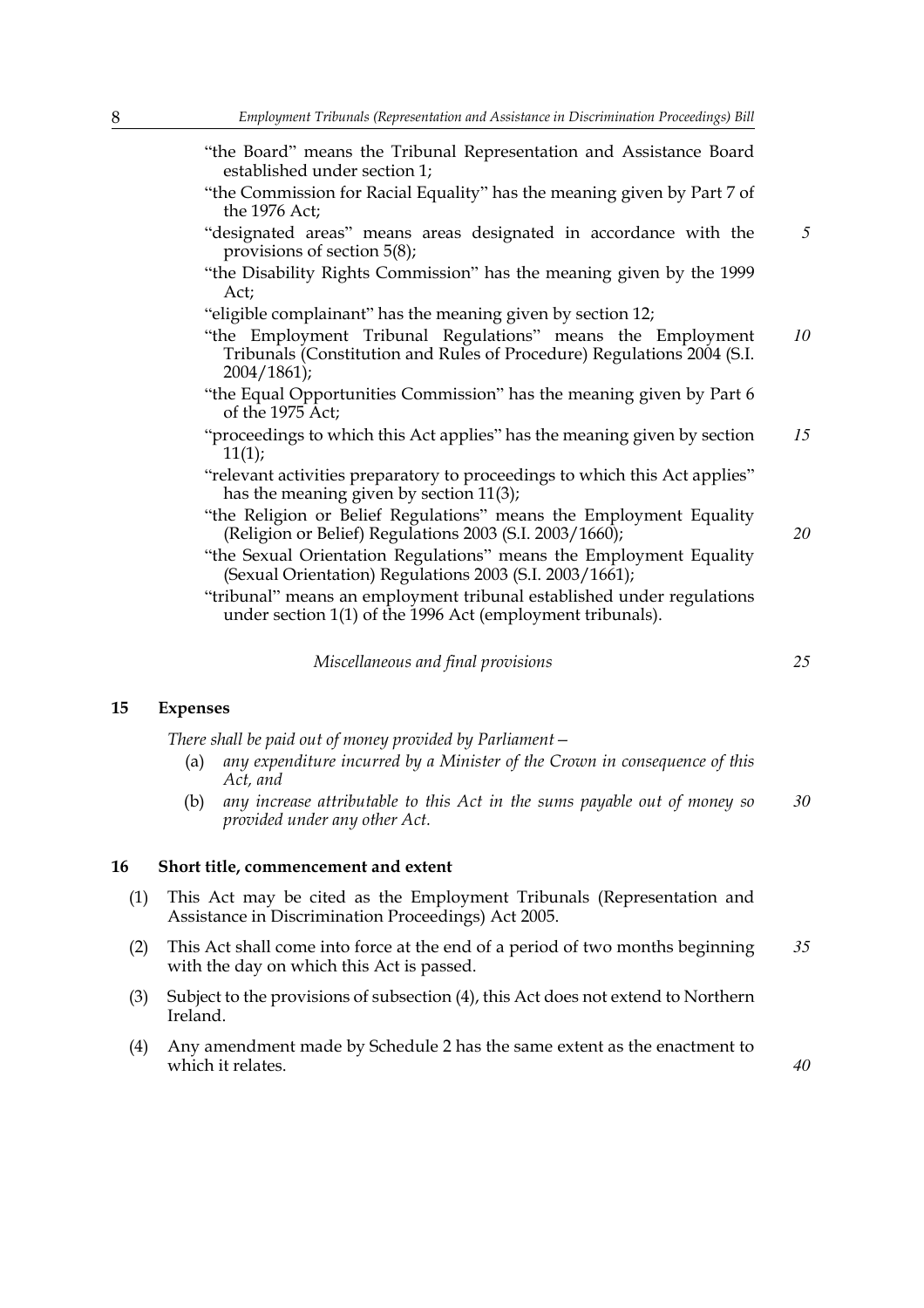#### SCHEDULES

#### SCHEDULE 1 Section 1

#### CONSTITUTION, ETC., OF THE BOARD

#### *Status*

- 1 (1) The Board is a body corporate.
	- (2) The Board is not the servant or agent of the Crown, it does not enjoy any status, immunity or privilege of the Crown and its property is not to be regarded as property of or as held on behalf of the Crown.

#### *Membership*

- 2 (1) The Board shall consist of members appointed in accordance with the provisions of this paragraph. *10*
	- (2) Each of the following shall appoint one member of the Board from amongst its members—
		- (a) the Commission for Racial Equality,
		- (b) the Disability Rights Commission, and
		- (c) the Equal Opportunities Commission.
	- (3) The bodies specified in sub-paragraph (2) shall exercise their powers of appointment under this section so as to secure that, at any time, at least one of the members of the Board appointed by them is a disabled person or a person who has a disability.
	- (4) Three members of the Board shall be chosen by the Commissioner for Public Appointments on merit from amongst ten persons whose names have been chosen by lot from amongst persons who have—
		- (a) brought proceedings to which this Act applies, and
		- (b) applied for membership of the Board.
	- (5) Five members of the Board shall be chosen by the members of the Board appointed in accordance with the preceding provisions of this paragraph from amongst persons applying for membership and participating in a public recruitment exercise overseen at all stages by the Commissioner for Public Appointments.
- 3 The Chairman of the Board shall be elected by the Board from amongst its members.

#### *Disqualification*

4 (1) A person is disqualified for being appointed as chairman or other member of the Board if  $-\frac{1}{2}$ 

*5*

*15*

*25*

*30*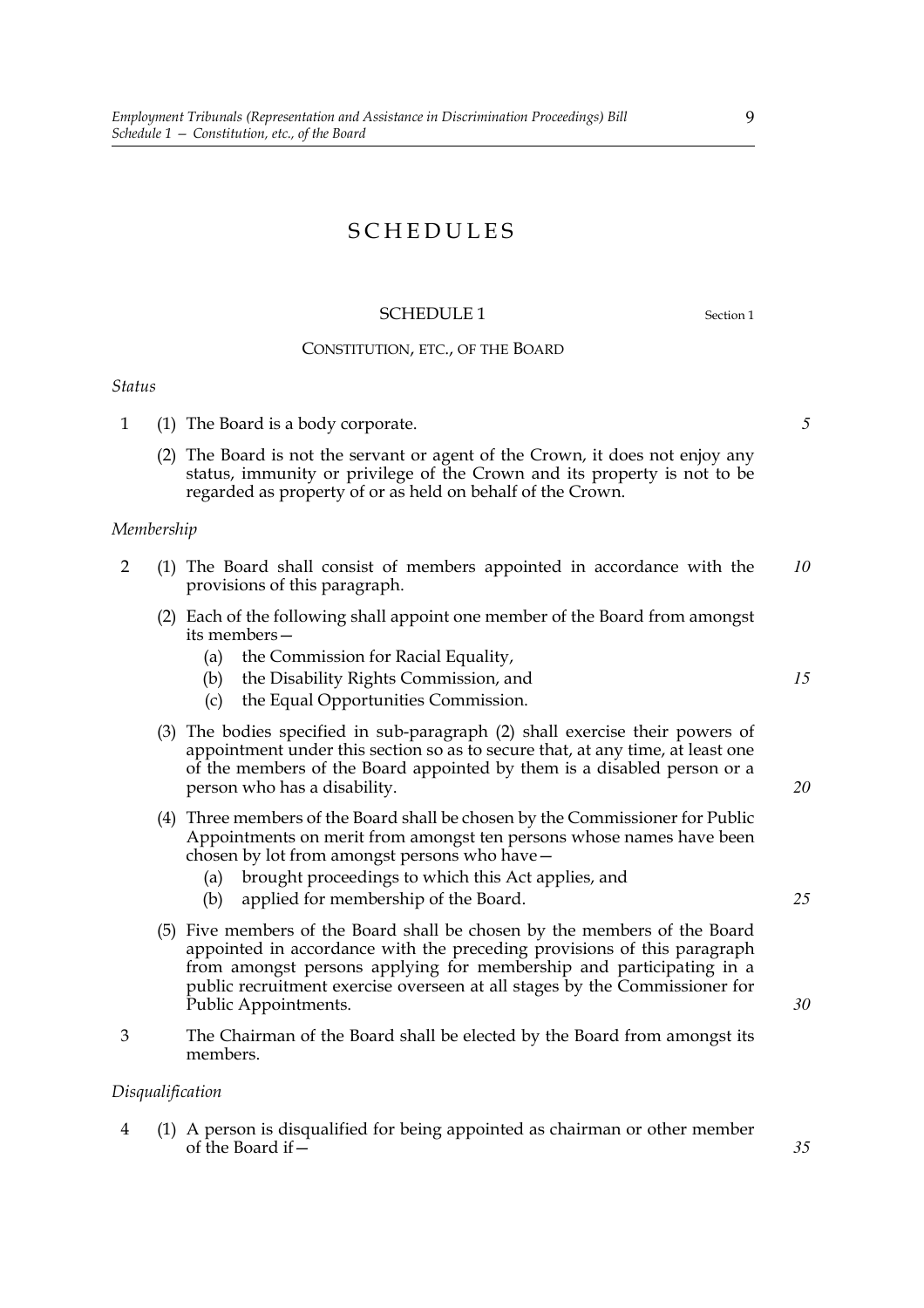- (a) he is the subject of a bankruptcy restrictions order or interim order,
- (b) a bankruptcy order has been made against him by a court in Northern Ireland, his estate has been sequestrated by a court in Scotland or, under the law of Northern Ireland or Scotland, he has made a composition or arrangement with, or granted a trust deed for, his creditors, or
- (c) in the last five years he has been convicted in the United Kingdom, the Channel Islands or the Isle of Man of an offence and has had a qualifying sentence passed on him.
- (2) Where a person is disqualified under sub-paragraph (1)(b) because a bankruptcy order has been made against him or his estate has been sequestrated, the disqualification shall cease— *10*
	- (a) on his obtaining a discharge, or
	- (b) if the bankruptcy order is annulled or the sequestration of his estate is recalled or reduced, on the date of that event.
- (3) Where a person is disqualified under sub-paragraph (1)(b) because of his having made a composition or arrangement with, or granted a trust deed for, his creditors, the disqualification shall cease—
	- (a) at the end of the period of five years beginning with the date on which the terms of the deed of composition or arrangement or trust deed are fulfilled, or *20*
	- (b) if, before then, he pays his debts in full, on the date on which the payment is completed.
- (4) For the purposes of sub-paragraph  $(1)(c)$ , the date of conviction shall be taken to be the ordinary date on which the period allowed for making an appeal or application expires or, if an appeal or application is made, the date on which the appeal or application is finally disposed of or abandoned or fails by reason of its non-prosecution. *25*
- (5) In sub-paragraph  $(1)(c)$ , the reference to a qualifying sentence is to a sentence of imprisonment for a period of not less than three months (whether suspended or not) without the option of a fine. *30*

#### *Tenure of office*

- 5 Subject to the provisions of paragraphs 6 to 8, the members of the Board shall hold office for a period of four years.
- 6 A person holding office as a member of the Board may resign that office by giving notice in writing to the Chairman of the Board or, if that person is the Chairman, to another member of the Board designated by the Board for that purpose. *35*
- 7 A person holding office as a member of the Board shall cease to hold that office if he ceases to be qualified for appointment to it by reason of paragraph 4. *40*
- 8 A person holding office as a member of the Board may be removed from office by a decision of the Board if the Board is satisfied that the member of the Board concerned—
	- (a) has been absent from meetings of the Board for six consecutive months, or longer, without the permission of the Board, or *45*
	- (b) is unable or unfit to carry out his functions as a member of the Board.

*15*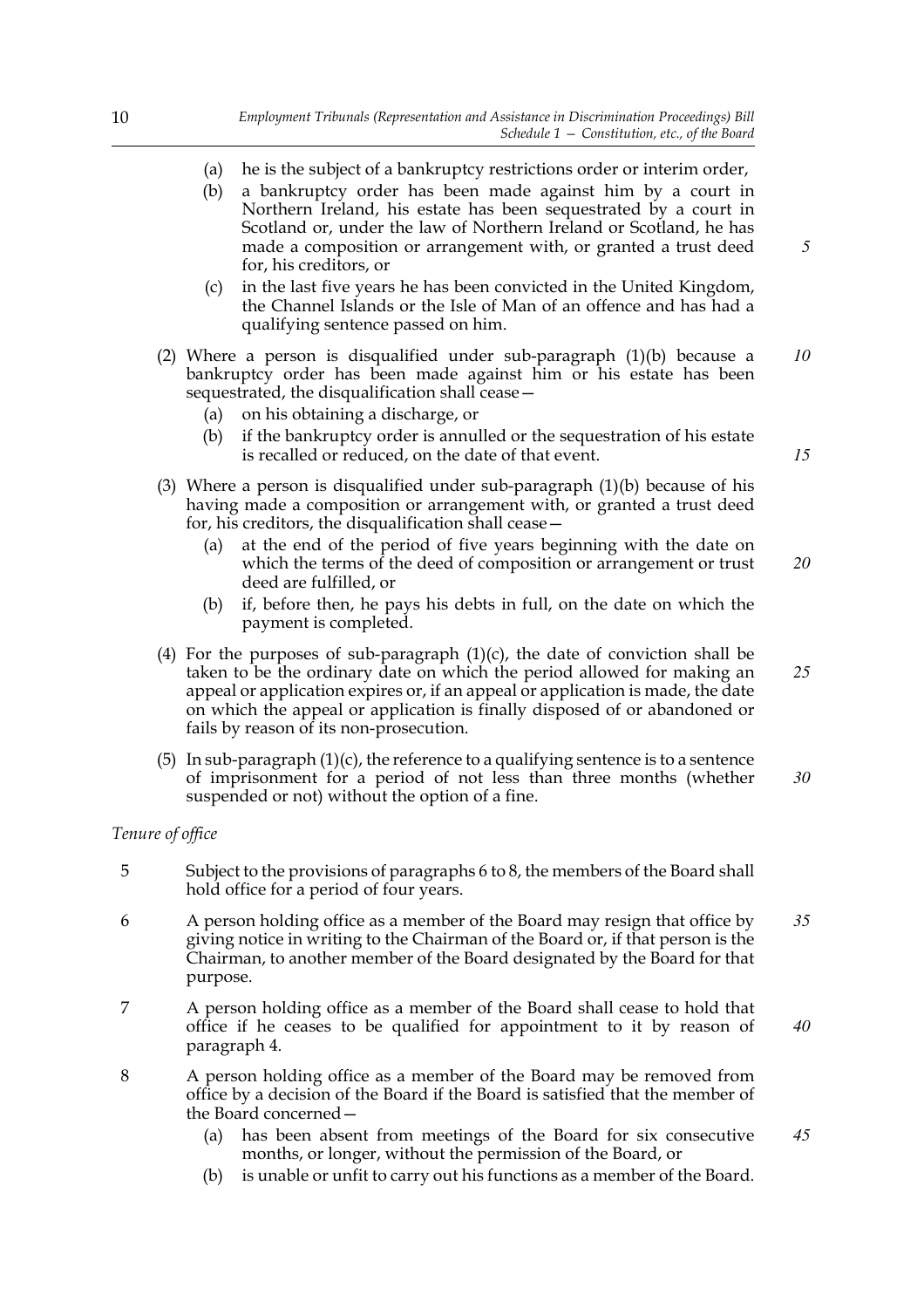- 9 (1) The chairman shall be elected for a period of three years.
	- (2) A person may be elected on more than one occasion to the position of chairman, but may not be elected for more than two successive periods of three years.
	- (3) A person may be removed from office as chairman by a decision of the Board if he is unable or unfit to carry out his functions as chairman. *5*

*Remuneration, pensions etc. of members*

- 10 (1) *The Board may pay to the chairman or any of the other members of the Board such remuneration as the Lord Chancellor may determine.*
	- (2) *The Board may pay, or make provision for paying, to or in respect of the chairman or any of the other members of the Board such pensions, allowances, fees, expenses or gratuities as the Lord Chancellor may determine. 10*
	- (3) *The Board may make a payment to a person who ceases to hold office as chairman or other member of the Board otherwise than on the expiry of his term of office if it appears to the Lord Chancellor that there are special circumstances which make it right for that person to receive compensation. 15*
	- (4) *A payment under sub-paragraph (3) shall be of such amount as the Lord Chancellor may determine.*

*Staff*

11 *The Board may appoint such staff as it considers appropriate, on such terms and conditions as it may determine. 20*

#### *Proceedings*

- 12 Subject to any provision of this Act, the Board may regulate its own procedure (including quorum).
- 13 The validity of any proceedings of the Board shall not be affected by— *25*
	- (a) any vacancy in the office of  $-$ 
		- (i) chairman,
		- (ii) a member to be appointed by a particular provision of paragraph 2,
	- (b) any defect in a person's appointment as chairman or other member, or *30*
	- (c) the composition for the time being of the membership of the Board.

#### *Members' interests*

- 14 (1) The Board shall establish and maintain a system for the declaration and registration of private interests of its members.
	- (2) The Board shall publish entries recorded in the register of members' interests.

#### *Accounts and audit*

15 (1) The Board shall keep proper accounts and proper records in relation to its accounts.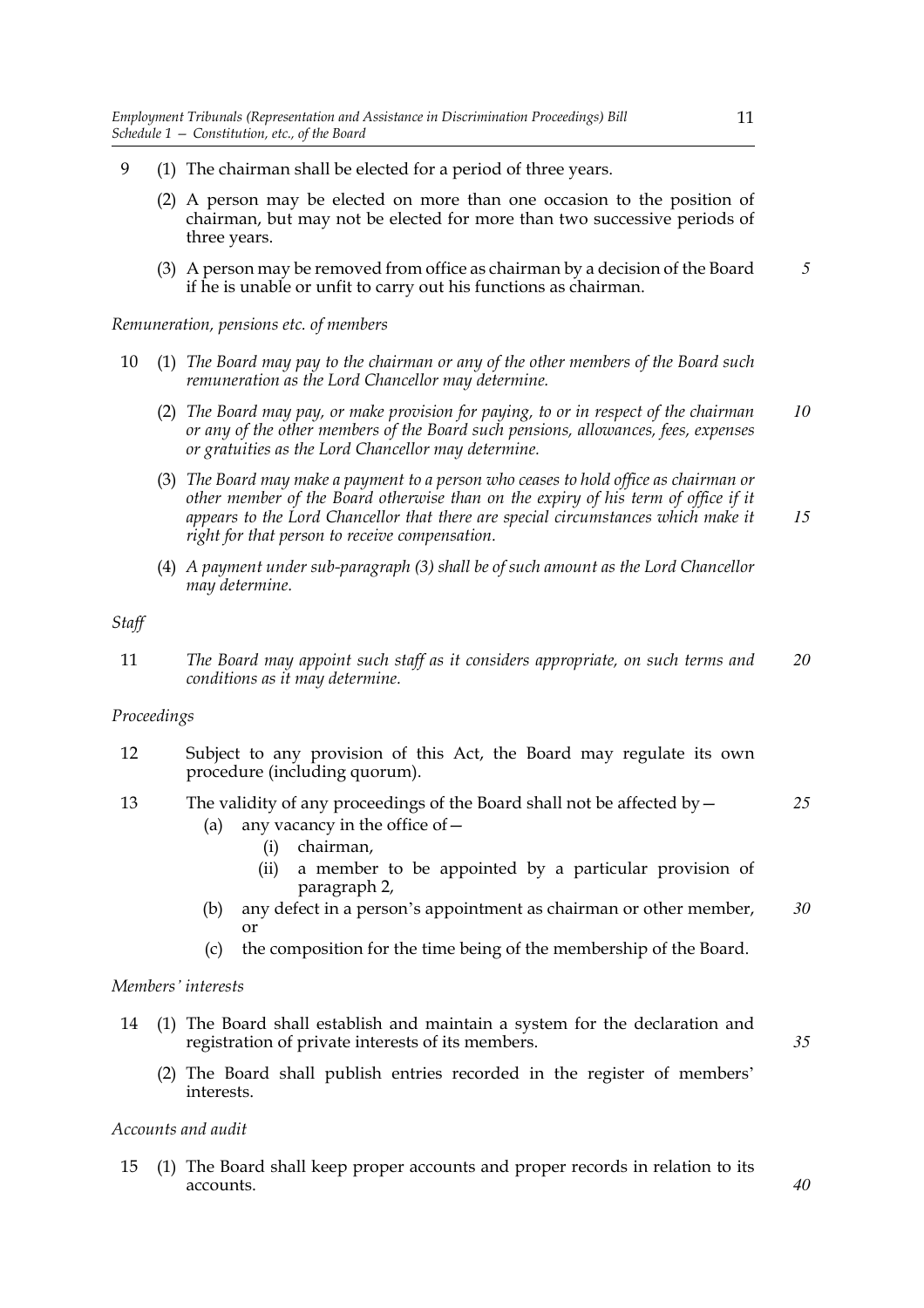- (2) The Board shall prepare a statement of accounts in respect of each of its financial years.
- (3) Any such statement of accounts must comply with any directions given by the Lord Chancellor with the approval of the Treasury as to—
	- (a) the information to be contained in the statement,
	- (b) the manner in which that information is to be presented, and
	- (c) the methods and principles according to which the statement is to be prepared.
- (4) The Board shall send a copy of each statement of accounts required by subparagraph  $(2)$  to  $-$ 
	- (a) the Lord Chancellor,
	- (b) the Secretary of State, and
	- (c) the Comptroller and Auditor General,

before the end of such period after the end of the financial year to which the statement relates as the Lord Chancellor may specify by notice given to the Board. *15*

- (5) The Comptroller and Auditor General shall—
	- (a) examine, certify and report on each statement of accounts received by him under sub-paragraph (4)(c), and
	- (b) lay a copy of each such statement of accounts, and of his report on it, before each House of Parliament. *20*
- (6) The power under sub-paragraph (3) to give directions includes power to vary or revoke directions given in previous exercise of the power.
- (7) In this paragraph, "financial year" means—
	- (a) the period beginning with the date on which the Board is established and ending with the next 31st March, and *25*
	- (b) each successive period of 12 months ending with 31st March.

#### *Instruments*

- 16 The application of the seal of the Board shall be authenticated by the signature of any member of the Board or of any other person who has been authorised for the purpose by the Board, whether generally or specially. *30*
- 17 A document purporting—
	- (a) to be duly executed under the seal of the Board, or
	- (b) to be signed on its behalf,

shall be received in evidence and be taken, without further proof, to be so executed or signed unless the contrary is shown. *35*

#### *Supplementary powers*

- 18 The Board may do anything which is calculated to facilitate, or is conducive or incidental to, the carrying out of its functions, but may not borrow money.
- 19 The Board may delegate any of its functions (to such extent as it may determine)— *40*
	- (a) to any member of the Board,
	- (b) to any member of staff of the Board, or
	- (c) to a committee consisting of persons each of whom is  $-$

*10*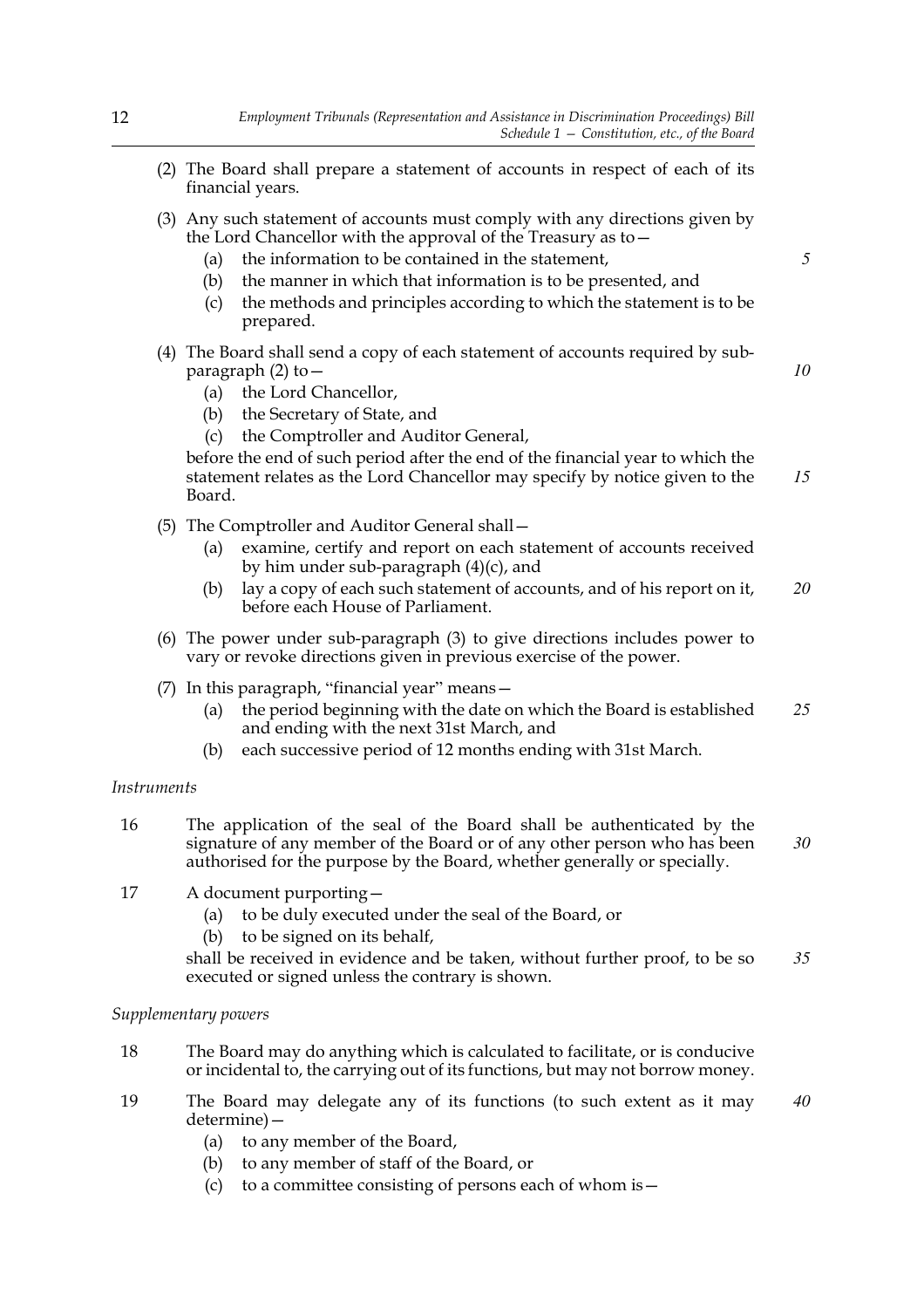- (i) a member of the Board, or
- (ii) a member of the staff of the Board.

#### SCHEDULE 2 Section 10

#### CONSEQUENTIAL AMENDMENTS

#### *Public records*

1 In Schedule 1 to the Public Records Act 1958 (c. 51) (definition of public records), in Part 2 of the Table at the end of paragraph 3, at the appropriate place, insert the following entry—

#### "Tribunal Representation and Assistance Board."

#### *Investigation by Parliamentary Commissioner*

2 In Schedule 2 to the Parliamentary Commissioner Act 1967 (c. 13) (departments and authorities subject to investigation), at the appropriate place, insert the following entry—

"Tribunal Representation and Assistance Board."

#### *House of Commons Disqualification*

3 In Part 2 of Schedule 1 to the House of Commons Disqualification Act 1975 (c. 24) (bodies of which all members are disqualified), at the appropriate place, insert the following entry— "Tribunal Representation and Assistance Board."

*Northern Ireland Assembly Disqualification*

4 In Part 2 of Schedule 1 to the Northern Ireland Assembly Disqualification Act 1975 (c. 25) (bodies of which all members are disqualified), at the appropriate place, insert the following entry—

"Tribunal Representation and Assistance Board."

*Race relations: general statutory duty*

5 In Schedule 1A to the 1976 Act (bodies subject to general statutory duty), under the heading "Other Bodies, Etc", at the appropriate place, insert the following entry—

"The Tribunal Representation and Assistance Board."

#### *Freedom of Information*

6 In Part 6 of Schedule 1 to the Freedom of Information Act 2000 (c. 36) (public authorities), at the appropriate place, insert the following entry— "Tribunal Representation and Assistance Board."

#### *Bankruptcy*

7 (1) Paragraphs 4(1)(b), (2) and (3) of Schedule 1 shall be taken to be within the definition of "provision" in section 268 of the Enterprise Act 2002 (c. 40) *35*

*5*

*10*

*15*

*20*

*25*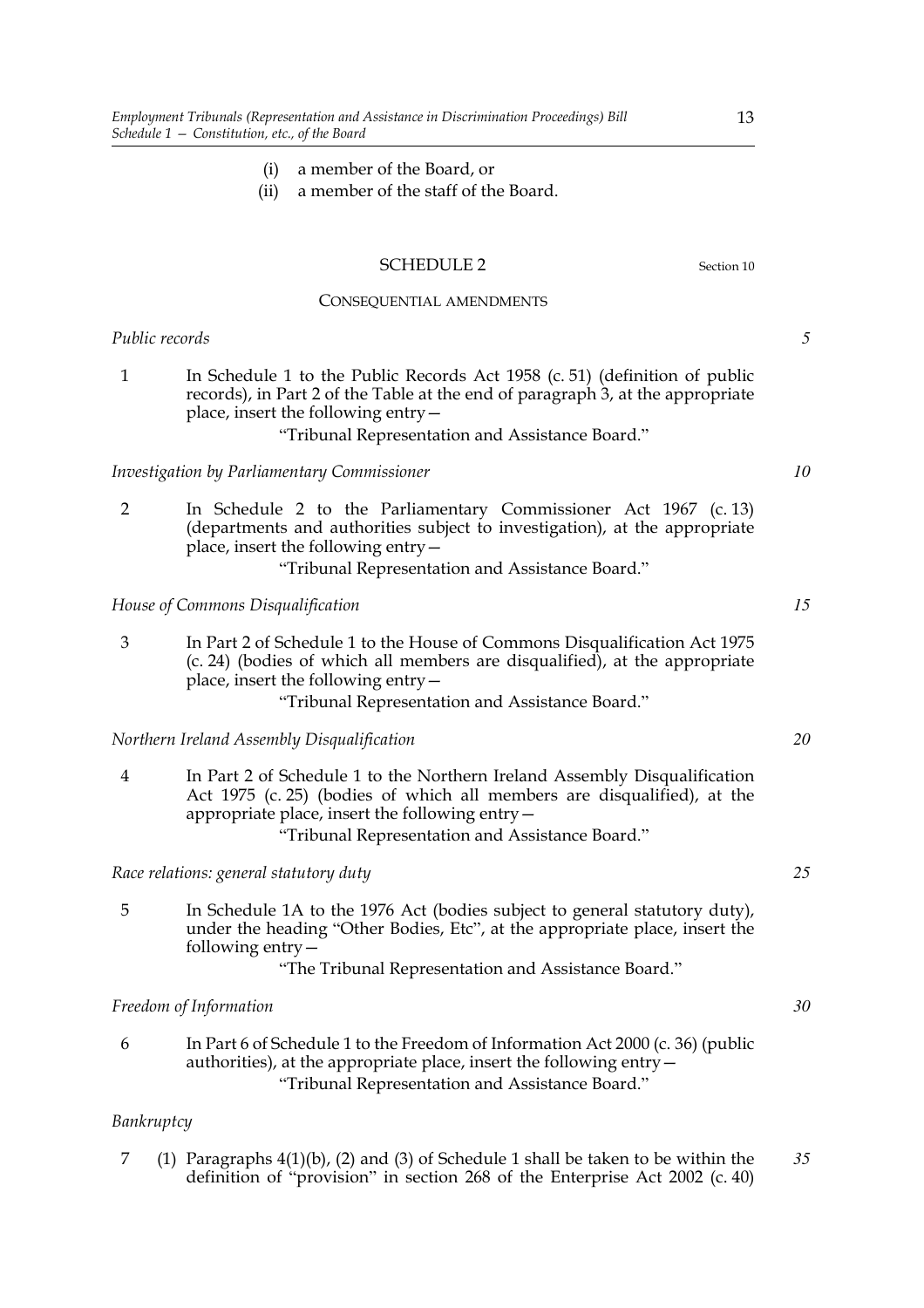(power to remove bankruptcy disqualifications under pre-8th November 2002 provisions or extend them to, or replace them with disqualifications of, persons subject to bankruptcy restrictions regimes).

- (2) In its application by virtue of sub-paragraph (1), section 268 of the Enterprise Act 2002 (c. 40) shall have effect with the following modifications—
	- (a) subsections  $(5)(d)$ ,  $(6)$  to  $(8)$  and  $(15)$  (power to make application of disqualification provision subject to person's discretion) are omitted, and
	- (b) for subsection (13) (order under section to be made by statutory instrument after parliamentary approval of a draft) there is substituted— *10*
		- "(13) An order under this section—
			- (a) must be made by statutory instrument,
			- (b) shall be subject to annulment in pursuance of a resolution of either House of Parliament."

*5*